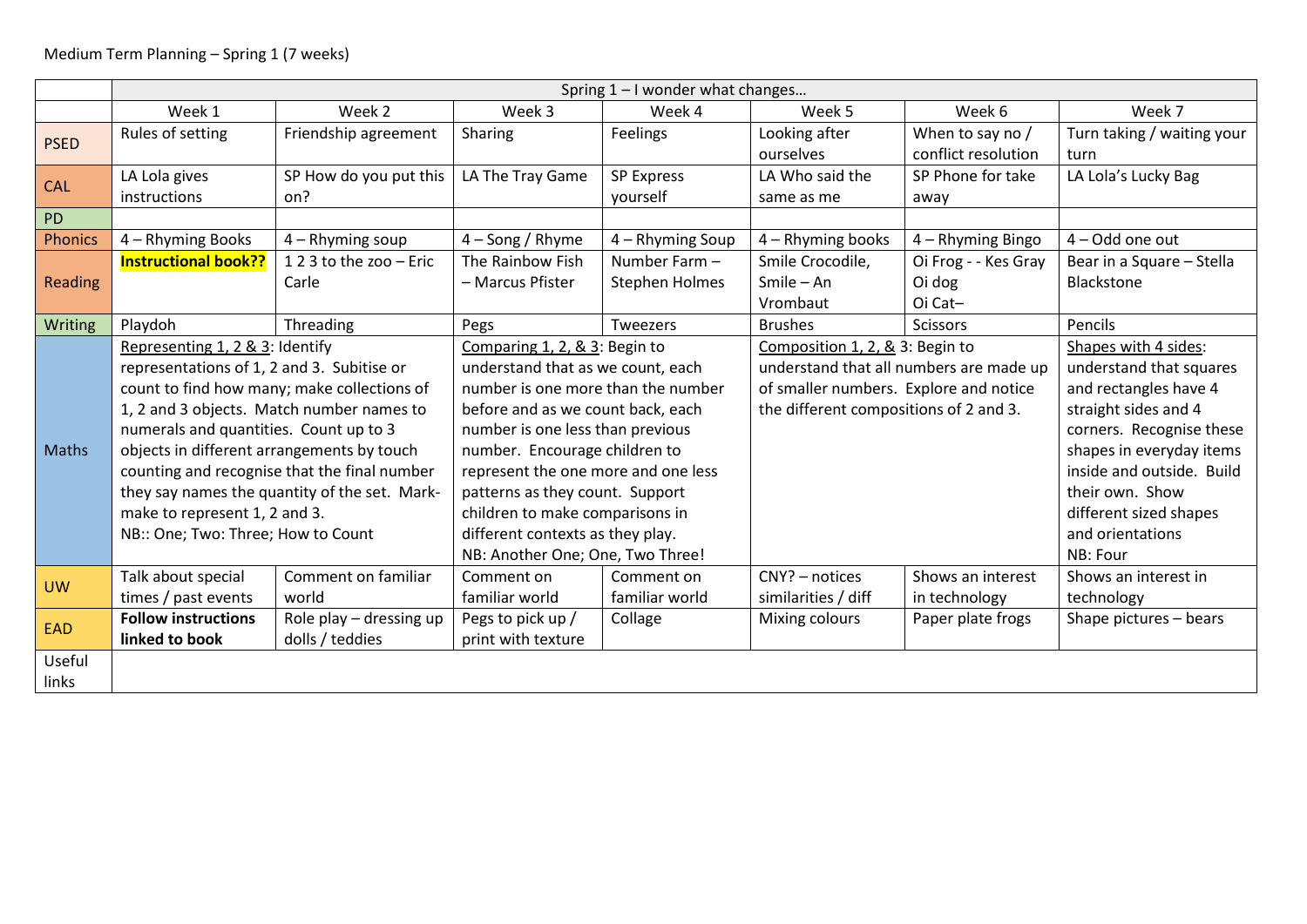|                 | Spring 2 - I wonder what's out there                                                                                                                                                                                                                                                                                                                                                                                                                             |                                                                                                                                                                                                                                                                                                                                                                                                                           |                                                                                                                                                                         |                                                                                                                                                                                                                                                                      |                                                                                                                                                                             |                                                    |  |  |  |  |
|-----------------|------------------------------------------------------------------------------------------------------------------------------------------------------------------------------------------------------------------------------------------------------------------------------------------------------------------------------------------------------------------------------------------------------------------------------------------------------------------|---------------------------------------------------------------------------------------------------------------------------------------------------------------------------------------------------------------------------------------------------------------------------------------------------------------------------------------------------------------------------------------------------------------------------|-------------------------------------------------------------------------------------------------------------------------------------------------------------------------|----------------------------------------------------------------------------------------------------------------------------------------------------------------------------------------------------------------------------------------------------------------------|-----------------------------------------------------------------------------------------------------------------------------------------------------------------------------|----------------------------------------------------|--|--|--|--|
|                 | Week 1                                                                                                                                                                                                                                                                                                                                                                                                                                                           | Week 2                                                                                                                                                                                                                                                                                                                                                                                                                    | Week 3                                                                                                                                                                  | Week 4                                                                                                                                                                                                                                                               | Week 5                                                                                                                                                                      | Week 6                                             |  |  |  |  |
| <b>PSED</b>     |                                                                                                                                                                                                                                                                                                                                                                                                                                                                  |                                                                                                                                                                                                                                                                                                                                                                                                                           |                                                                                                                                                                         |                                                                                                                                                                                                                                                                      |                                                                                                                                                                             |                                                    |  |  |  |  |
| <b>CAL</b>      | SP The Mystery Object                                                                                                                                                                                                                                                                                                                                                                                                                                            | LA Lola goes on holiday                                                                                                                                                                                                                                                                                                                                                                                                   | SP The invitation                                                                                                                                                       | LA Lola and the<br>upturned buckets                                                                                                                                                                                                                                  | SP Change Seats                                                                                                                                                             | LA Lola goes shopping                              |  |  |  |  |
| ${\sf PD}$      |                                                                                                                                                                                                                                                                                                                                                                                                                                                                  |                                                                                                                                                                                                                                                                                                                                                                                                                           |                                                                                                                                                                         |                                                                                                                                                                                                                                                                      |                                                                                                                                                                             |                                                    |  |  |  |  |
| <b>Phonics</b>  | $4$ – matching rhyming<br>objects                                                                                                                                                                                                                                                                                                                                                                                                                                | $4 -$ Song / Rhyme                                                                                                                                                                                                                                                                                                                                                                                                        | 4 - Make up Rhymes                                                                                                                                                      | 4 - Object and nonsense<br>rhymes                                                                                                                                                                                                                                    | 4 - Clapping Syllables                                                                                                                                                      | 4 - Clapping Syllables                             |  |  |  |  |
| Reading         | The Smartest Giant in<br>Town - Julia Donaldson                                                                                                                                                                                                                                                                                                                                                                                                                  | The Three Little Pigs                                                                                                                                                                                                                                                                                                                                                                                                     | The Three Bears                                                                                                                                                         | Three Little Firefighters<br>- Stuart Murphy                                                                                                                                                                                                                         | Peace at Last - Jill<br>Murphy                                                                                                                                              | Poetry                                             |  |  |  |  |
| Writing         | Playdoh                                                                                                                                                                                                                                                                                                                                                                                                                                                          | Threading                                                                                                                                                                                                                                                                                                                                                                                                                 | Pegs / Tweezers                                                                                                                                                         | <b>Brushes</b>                                                                                                                                                                                                                                                       | <b>Scissors</b>                                                                                                                                                             | Pencils                                            |  |  |  |  |
| <b>Maths</b>    | Representing 1, 2 & 3:<br>Identify representations<br>of 1, 2 and 3. Subitise or<br>count to find how many;<br>make collections of 1, 2<br>and 3 objects. Match<br>number names to<br>numerals and quantities.<br>Count up to 3 objects in<br>different arrangements<br>by touch counting and<br>recognise that the final<br>number they say names<br>the quantity of the set.<br>Mark-make to represent<br>1, 2 and 3.<br>NB:: One; Two: Three;<br>How to Count | Comparing 1, 2, & 3:<br>Begin to understand that<br>as we count, each<br>number is one more<br>than the number before<br>and as we count back,<br>each number is one less<br>than previous number.<br>Encourage children to<br>represent the one more<br>and one less patterns as<br>they count. Support<br>children to make<br>comparisons in different<br>contexts as they play.<br>NB: Another One; One,<br>Two Three! | Composition 1, 2, & 3:<br>Begin to understand that<br>all numbers are made up<br>of smaller numbers.<br>Explore and notice the<br>different compositions<br>of 2 and 3. | Properties and names of<br>shape: Revisit 4 main<br>shapes previously<br>learned. Describe their<br>properties and names.<br>Look at shapes of<br>different sizes and<br>orientations. Notice<br>shapes inside and<br>outside.<br>NB: Three Little Pigs,<br>Flatland | Time: Talk about night<br>and day and order key<br>events in daily routines.<br>Use language to describe<br>when events happen.<br>Begin to measure time<br>in simple ways. | Consolidation of<br>numbers 1, 2 and 3.            |  |  |  |  |
| <b>UW</b>       | Comment on familiar<br>world                                                                                                                                                                                                                                                                                                                                                                                                                                     | Comment on familiar<br>world                                                                                                                                                                                                                                                                                                                                                                                              | Shows an interest in<br>technology                                                                                                                                      | Shows an interest in<br>technology                                                                                                                                                                                                                                   | Talk about special times<br>/ past events (Easter)                                                                                                                          | Talk about special times<br>/ past events (Easter) |  |  |  |  |
| EAD             | Painting giants / boats                                                                                                                                                                                                                                                                                                                                                                                                                                          | <b>Building pigs houses</b>                                                                                                                                                                                                                                                                                                                                                                                               | Making porridge                                                                                                                                                         | Shape pictures                                                                                                                                                                                                                                                       | Baking - Easter                                                                                                                                                             | Role play shop                                     |  |  |  |  |
| Useful<br>links |                                                                                                                                                                                                                                                                                                                                                                                                                                                                  |                                                                                                                                                                                                                                                                                                                                                                                                                           |                                                                                                                                                                         |                                                                                                                                                                                                                                                                      |                                                                                                                                                                             |                                                    |  |  |  |  |